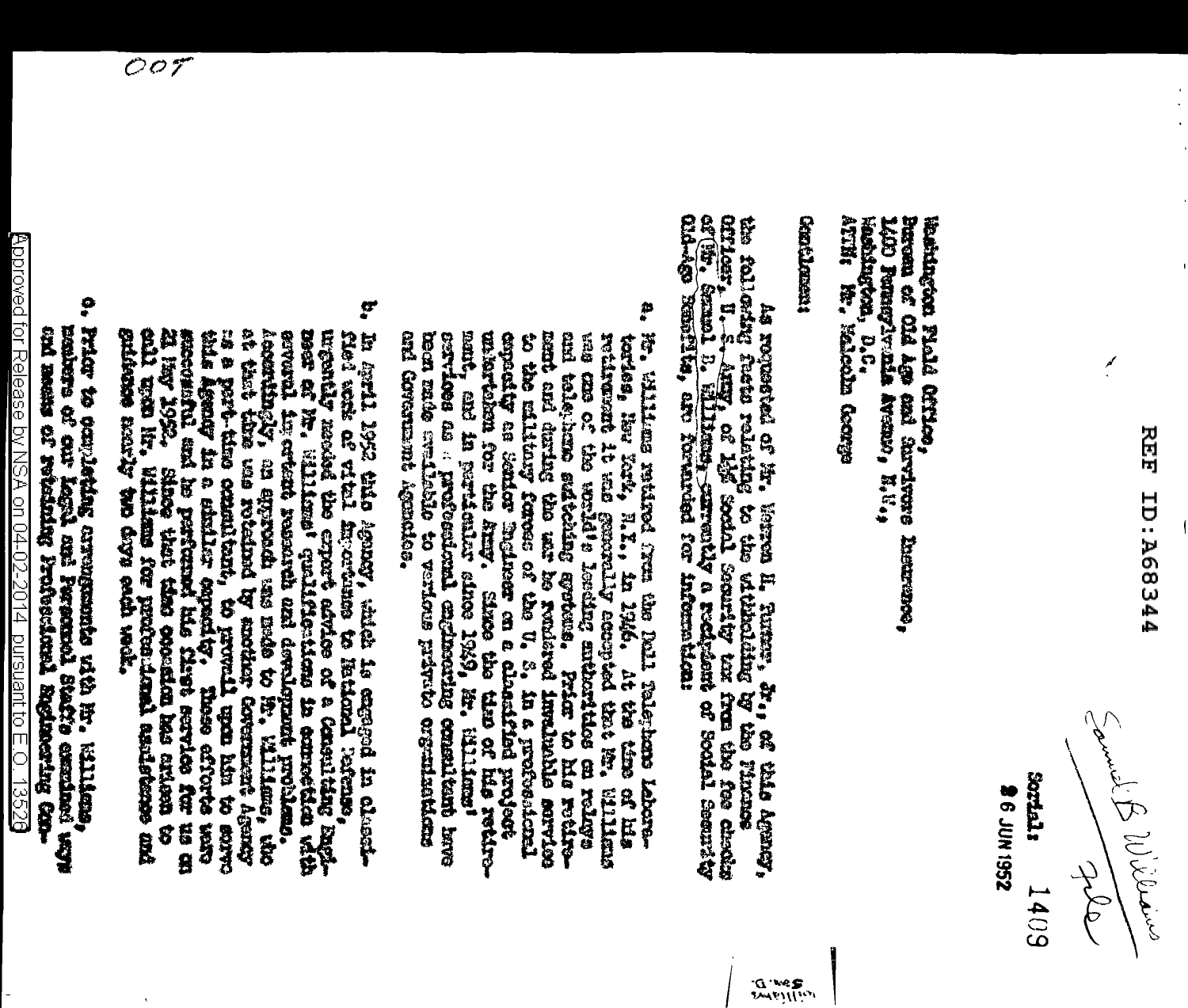## REF ID: A6834 Parial: 1409 **26 JUN 1952**

sultants. At least three alternative methods were developed, one of which was not evaluable in the case of a retired men with no corporate affiliation (1.e., a Sarvices twee contract with the corporation as withcinal). As between the two which remained there use little choice, croopting that sprointment as Profacaional Consultant on a WAE basis offered cortain adwateses in administrative simulativ over the use of a Personal Services Contract. Moreover, this Agency hed hed previous experience with such appeninguite in the cose of regions men shiel companied the former method. Our legal taff advised that payments of fees ware apsoidedly exact from the genetics of the withholding provisions of the Social Seastly Law, citing Section 1426 (a) (7) (C) (v); pp 112-113, "Compilation of Social Security leas", and this opinion was confirmed by the 'metington Field Office, Ruess of Cld-bge and Marivors hamants, Social Security Admistration. This wint us theroughly discussed with W. Williams. the advised that under his avvenuescent with the aforementioned among he was readying his gross fee. This Assney undertook to retain Mr. Willens with the specific ministratings that (1) Dehotion of Rocial Routity to: upald not be mede, and (2) he was retained on a basis that would not fecontriles his continuing receive of Old-Age Remadits. It the time shed Mr. 411 issue was sworm in this price of o beatting we reflicted to the Civilian Rarsonnel Branch.

d. On 5 Aws 1952, Mr. 411issa received a retainer absok covering two days' services (21 and 22 May) from which had been deducted for Social Seconity 1% of the gross fee. The Personal Branch under notifieation advised that the error wald be corrected in subsequent checks. Ca 19 June, Mr. Williams received his second retainer check and again has of the gross fee had been deducted for Social Security tax. This action of the Maturging Office which effectively mulified the agreement with Mr. Willems was superted by the statement that Army Regulations (to which this Ageney must conform in personnel matters) specifically require that parsons retained in a 202 status be treated in regnest of Social Socurity fax as temporary emigrees. When the previously mentioned section of the "Comulation of Social Security Imag" was cited as usedinding such taxation. Procedures and Policies Branch of the Reportment of the Amer adviged that the Department is unstile to construe renitionses to personal retained on a till basis as "fees" and that ascordingly the Amuy Hamilation requiring deduction of Social

١